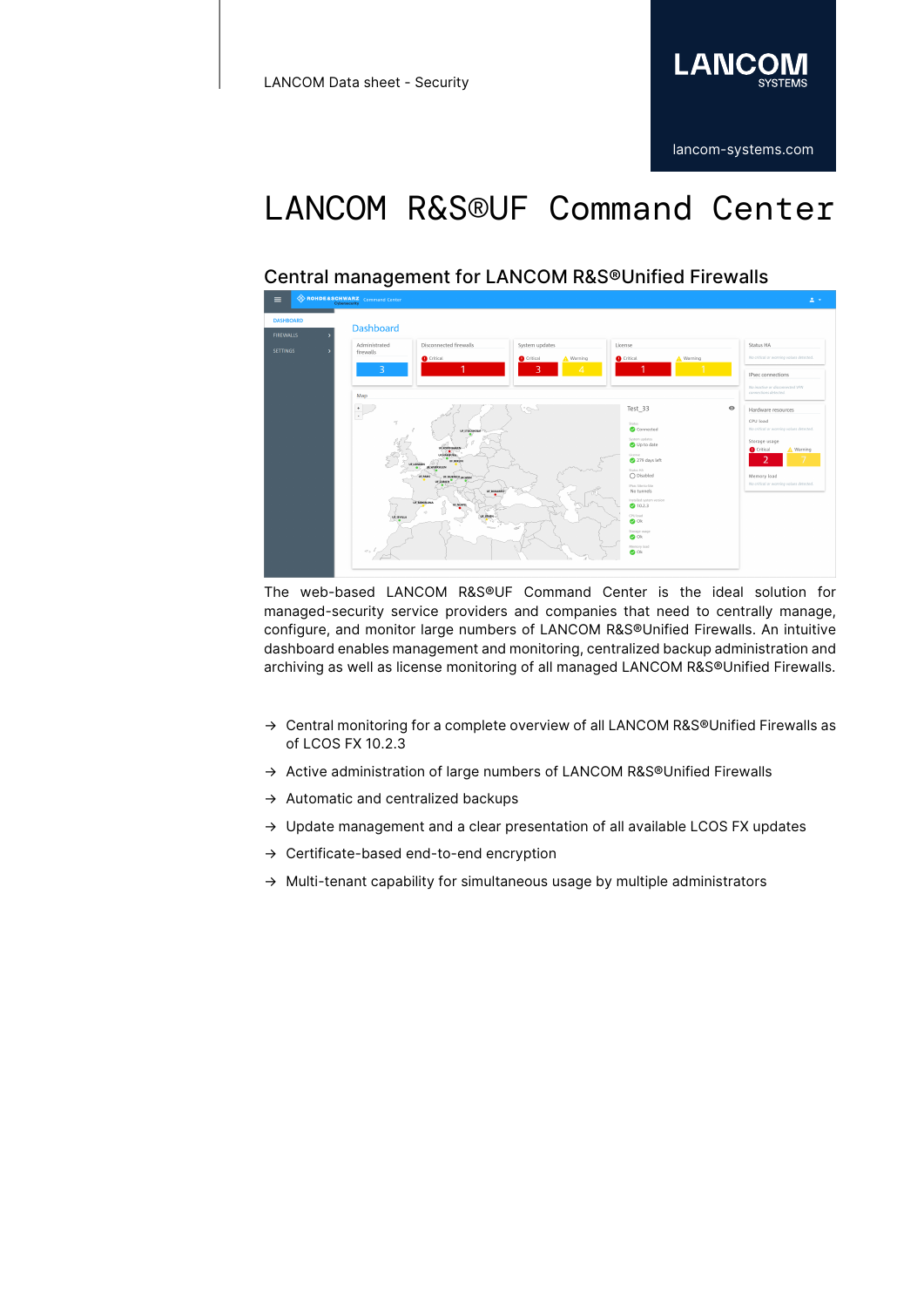

### LANCOM R&S®UF Command Center

#### **Intuitive dashboard**

The dashboard of the LANCOM R&S®UF Command Center allows you to monitor your entire security infrastructure. Intuitive color coding gives you an instant overview of the status of your LANCOM R&S®Unified Firewalls. Get detailed information about each device with easy drill-down navigation. Locations can be assigned directly using the geographic location display.

#### **Central monitoring**

With numerous monitoring features, the LANCOM R&S®UF Command Center lets you filter for specific parameters. These allow status updates to be carried out almost in real time. Monitoring includes, among other things, hardware utilization (CPU load, RAM usage, HD usage) and how recent the LCOS FX version is. You can also view the status of an HA cluster. Monitoring lets you to inspect the license period of your LANCOM R&S®Unified Firewalls—for an overview of the license pool in your network.

#### **Direct configuration**

The LANCOM R&S®UF Command Center provides central and direct access to the management interface of the LANCOM R&S®Unified Firewalls. The authenticated and encrypted connection is made by the LANCOM R&S®Unified Firewall. This allows complete configuration to be carried out via the familiar and intuitive web interface of the LANCOM R&S®Unified Firewalls.

#### **Backup management**

The centralized management and storage of backups ensure that no settings get lost. Selected backups can be rolled out directly to the desired LANCOM R&S®Unified Firewalls. The LANCOM R&S®Command Center also allows backups to be created automatically with the help of time-based profiles.

#### **Update management**

Security is first and foremost. To guarantee this, your software has to be up to date at all times. An overview of all of the available updates and the individual software versions makes it easy to see when a new LCOS FX update is available. The latest software update can then be centrally rolled out to dedicated groups of LANCOM R&S®Unified Firewalls or to individual devices.

#### **Encrypted device access**

The use of certificate-based end-to-end encryption between the LANCOM R&S®UF Command Center and the managed LANCOM R&S®Unified Firewalls ensures the highest level of security. Encryption protects the data traffic and also the identity of the devices. Secure access to the LANCOM R&S®UF Command Center is based on the latest technologies (TLS). Data connections are initiated by the LANCOM R&S®Unified Firewalls, so there is no need to access the LANCOM R&S®Unified Firewall from the outside. Even existing PKI structures can be easily integrated.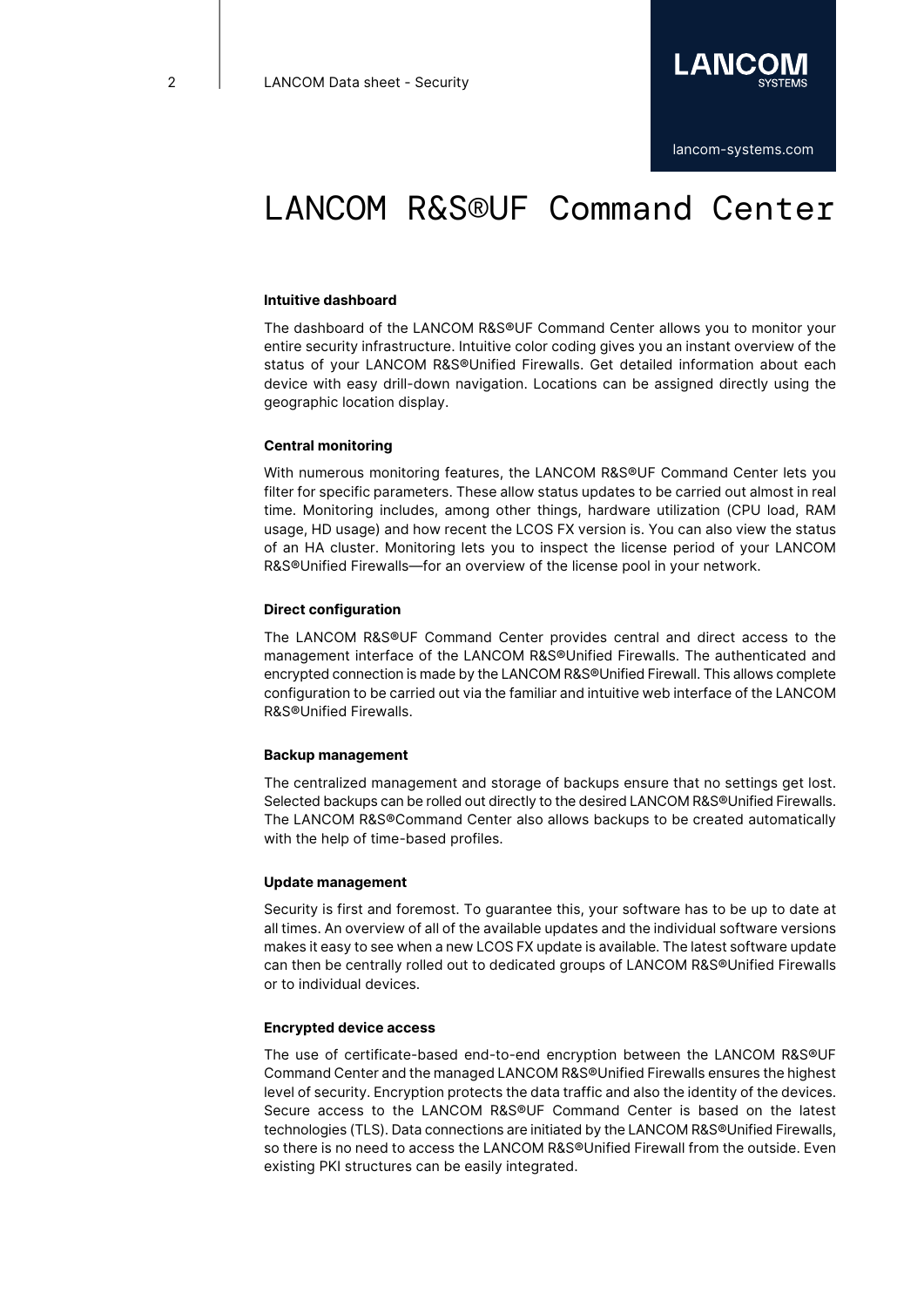

# LANCOM R&S®UF Command Center

#### **Hardware**

| <b>Virtual Machine</b> | On-premises and cloud support<br>$\rightarrow$ VMWare version 6.0 or higher<br>$\rightarrow$ Microsoft Hyper-V<br>$\rightarrow$ Oracle Virtualbox version 5.0 or higher<br>$\rightarrow$ Microsoft Azure<br>$\rightarrow$ Amazon AWS |
|------------------------|--------------------------------------------------------------------------------------------------------------------------------------------------------------------------------------------------------------------------------------|
| Requirements           | Compliance with these hardware requirements is essential for the LANCOM R&S®UF Command Center to operate<br>correctly:<br>$\rightarrow$ 1 CPU<br>$\rightarrow$ 2 GB RAM<br>$\rightarrow$ 16 GB HD<br>$\rightarrow$ 1 network adapter |

#### **Supported LANCOM R&S®Unified Firewalls**

| Version        | LCOS FX 10.2.3 and higher                                                                                                                                                                                                          |
|----------------|------------------------------------------------------------------------------------------------------------------------------------------------------------------------------------------------------------------------------------|
| Item number(s) |                                                                                                                                                                                                                                    |
| Item No. 55150 | LANCOM R&S®UF Command Center License 10 (1 Year)<br>License for activating the LANCOM R&S®UF Command Center for management and monitoring of up to 10 Unified<br>Firewalls, 1 year runtime, incl. support & updates                |
| Item No. 55153 | LANCOM R&S®UF Command Center License 25 (1 Year)<br>License for activating the LANCOM R&S®UF Command Center for management and monitoring of up to 25 Unified<br>Firewalls, 1 year runtime, incl. support & updates                |
| Item No. 55156 | LANCOM R&S®UF Command Center License 100 (1 Year)<br>License for activating the LANCOM R&S®UF Command Center for management and monitoring of up to 100 Unified<br>Firewalls, 1 year runtime, incl. support & updates              |
| Item No. 55151 | LANCOM R&S <sup>®</sup> UF Command Center License 10 (3 Years)<br>License for activating the LANCOM R&S®UF Command Center for management and monitoring of up to 10 Unified<br>Firewalls, 3 years runtime, incl. support & updates |
| Item No. 55154 | LANCOM R&S <sup>®</sup> UF Command Center License 25 (3 Years)<br>License for activating the LANCOM R&S®UF Command Center for management and monitoring of up to 25 Unified<br>Firewalls, 3 years runtime, incl. support & updates |
| Item No. 55157 | LANCOM R&S®UF Command Center License 100 (3 Years)<br>License for activating the LANCOM R&S®UF Command Center for management and monitoring of up to 100 Unified<br>Firewalls, 3 years runtime, incl. support & updates            |
| Item No. 55152 | LANCOM R&S <sup>®</sup> UF Command Center License 10 (5 Years)<br>License for activating the LANCOM R&S®UF Command Center for management and monitoring of up to 10 Unified<br>Firewalls, 5 years runtime, incl. support & updates |